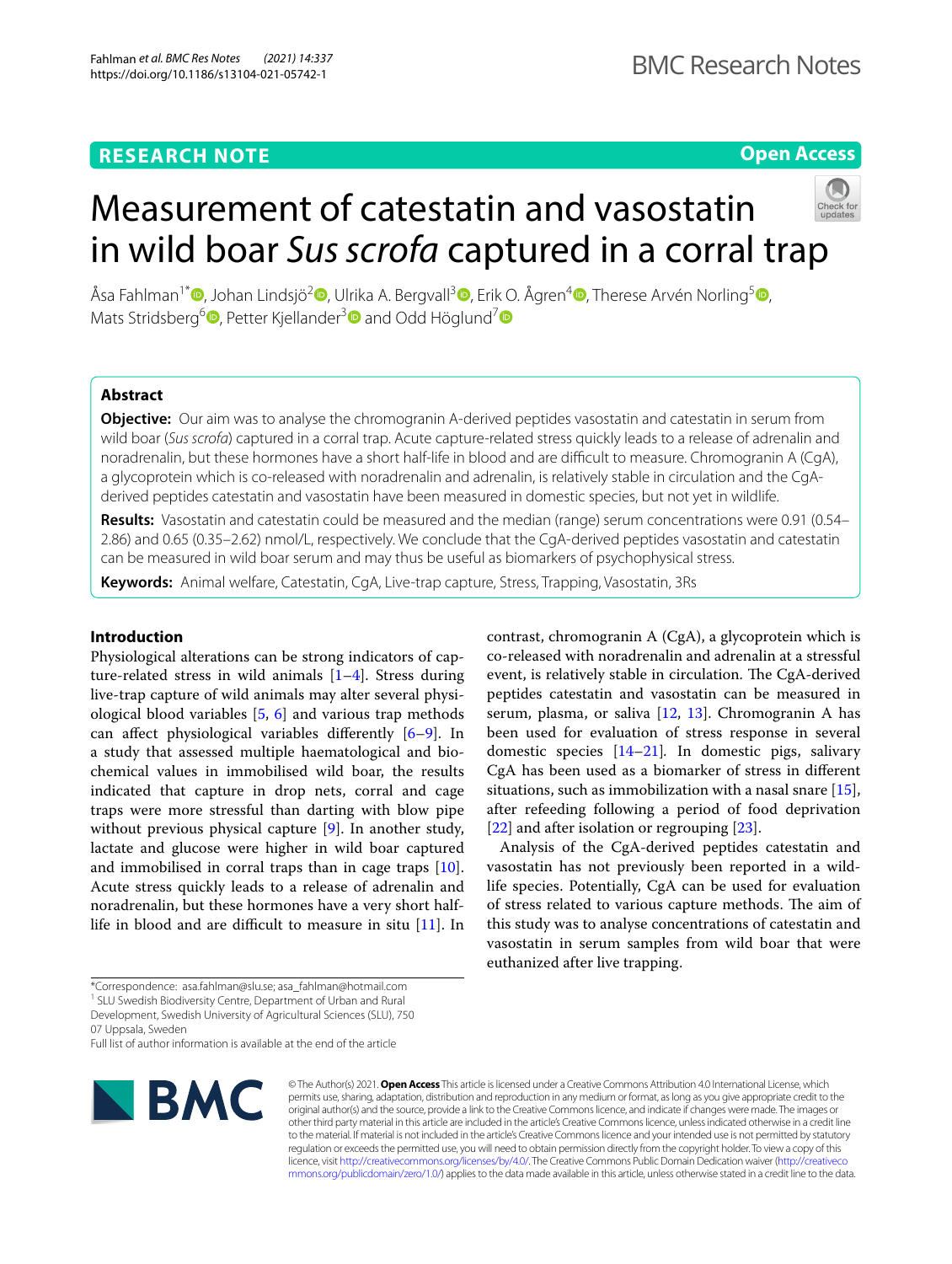### **Main text**

#### **Materials and methods**

Live-trap capture of free-ranging wild boar in a corralstyle trap (JP BUR, Oskarström, Sweden) was conducted from 11 March to 21 April, 2015, at Wij Säteri, Bålsta, Sweden (Lat: 59.59, Long: 17.43). The time from when the trap was set until one or several wild boar were captured ranged from 62 to 206 min and the total time wild boar spent in the trap ranged from  $\sim 2.5-12.4$  h. Further details of the capture methodology have been described by Fahlman et al.  $[24]$  $[24]$ . The captures were conducted as part of an assignment from the Swedish Environmental Protection Agency (SEPA) to the Swedish University of Agricultural Sciences (SLU), Department of Ecology at Grimsö Wildlife Research Station, to evaluate new livetraps for wildlife capture before approval as new hunting methods in Sweden. Approval of a new trap construction is based on gross necropsy fndings of 20 trapped and euthanised animals. Live-trap capture of wild boar followed by killing inside the trap by gunshot is a recently introduced hunting method in Sweden, and these captures were conducted during the evaluation period, before approval of this trap for hunting. Ethical approval to test the corral-style trap by capture of free-ranging wild boar and subsequent euthanasia of up to 20 subadults was given by the Ethical Committee on Animal Research, Uppsala, Sweden (C122/13). The wild boar were euthanized in the corral-style trap by gunshot to the brain (0.22 LR cartridge used in a revolver or a rife) by the wildlife manager that conducted all captures. Euthanasia was conducted as soon as practically possible upon arrival at the trap, to minimize the time the wild boar were exposed to human presence. The wildlife manager was standing right outside the trap when fring the shots at a maximum shot distance of 4 m from the wild boar. This is the method for killing wild boar captured in this trap when it is used for hunting. The time from arrival of the wildlife manager until all animals were euthanized ranged from 1.6 to 11.1 min for group captures and  $0.7-1.6$  min for single captures. The evaluation of animal welfare during live-trap capture was based mainly on pathological examinations, as specifed by SEPA [\[25](#page-3-15)], which required euthanasia. For improved animal welfare evaluation, we studied wild boar behaviour [[24\]](#page-3-14) in conjunction with the captures conducted within the SEPA assignment. In addition, we also collected blood samples for this study. Thus, no wild boar was captured solely for the purpose of blood sampling or behavioural assessment. This contributes to *the principle of the 3Rs* through *reduction* and promotes future *refnement* since evidence-based knowledge on physiological and behavioural alterations during the capture process can lead to improved trapping methods.

#### *Blood sample collection and analysis*

For analysis of the CgA-derived peptides catestatin and vasostatin, blood samples were collected post-mortem from a cut in the jugular vein of 16 subadult wild boar immediately after euthanasia. The blood samples were centrifuged within 24 h, and serum was separated and stored in cryovials in  $-20$  °C at the National Veterinary Institute (SVA), Uppsala, Sweden. We stored the serum samples for 3–9 weeks until analysis on 15 May 2015 at the Clinical Chemistry Laboratory, Uppsala University Hospital, Uppsala, Sweden. Competitive radioimmunoassays (RIA) were used (vasostatin, CGA 17–38, and catestatin, CGA 361–372), as described by Stridsberg et al. [[18](#page-3-16)]. All samples were analysed in duplicates.

#### *Statistical analysis*

Data was log-transformed (ln) to conform more closely to the normal distribution. Analysis for Pearson's correlation coefficient was performed in JASP Team (Version 0.14.1, Computer software, 2020) to determine if there was a correlation between the catestatin and vasostatin values. The significance level was set to 0.05.

#### **Results**

The CgA-derived peptides catestatin and vasostatin were measurable in serum samples from wild boar. The median (range) for catestatin and vasostatin levels were 0.91 (0.54–2.86) and 0.65 (0.35–2.62) nmol/L, respec-tively (Fig. [1](#page-1-0)). There was a significant correlation between catestatin and vasostatin values (log-transformed) (Pearson's  $r = 0.669$ ,  $n = 16$ ,  $P = 0.005$ ).

<span id="page-1-0"></span>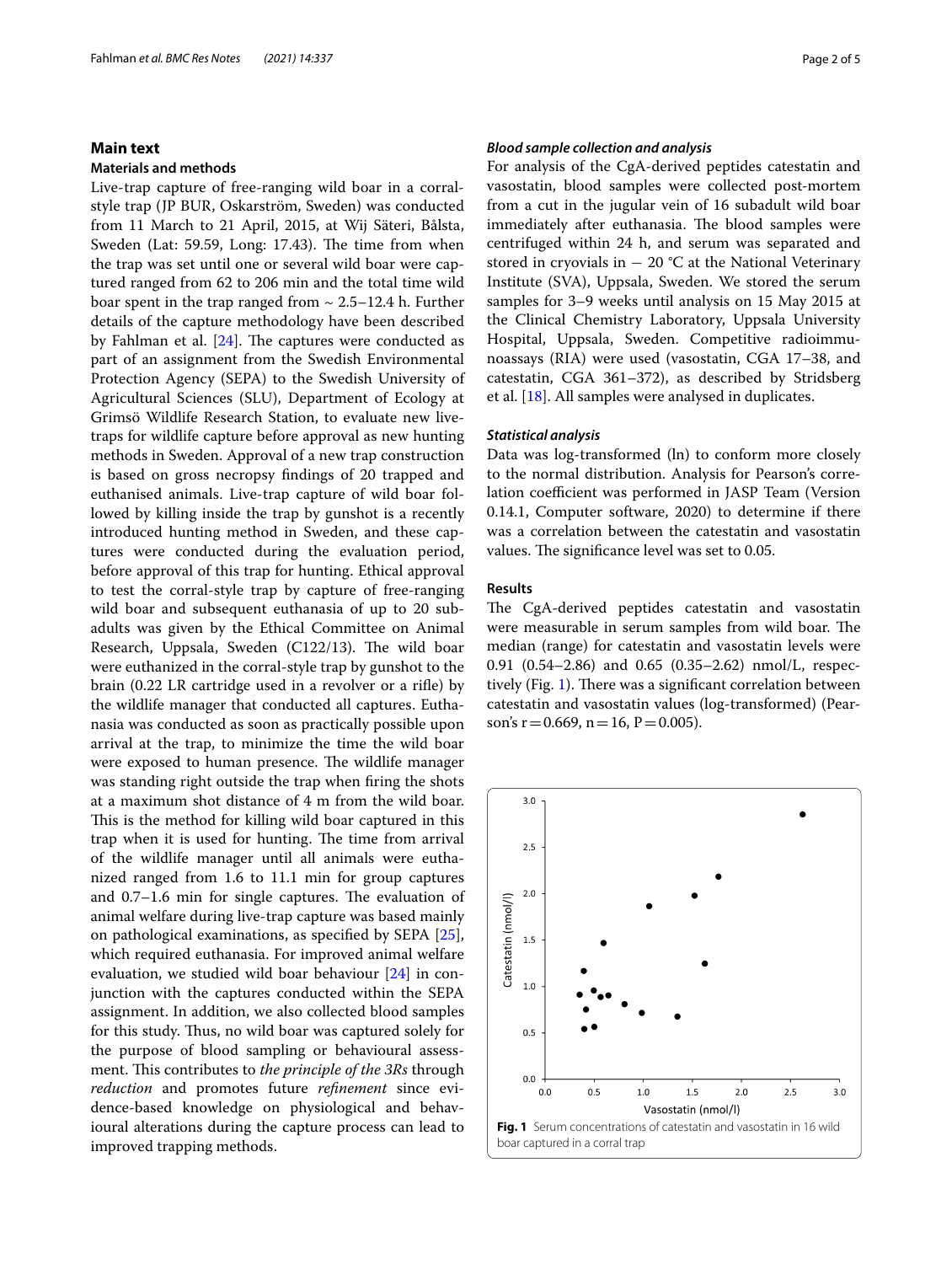#### **Discussion**

We report measurements of the CgA-derived peptides catestatin and vasostatin in wild boar, of potential use as biomarkers of psychophysical stress in wild animals. Chromogranin A and its derivatives are used as diagnostic and prognostic markers for various diseases and as a biomarker of psychophysical stress in humans and domestic species, such as pigs, horses, donkeys and dogs [[12,](#page-3-7) [13,](#page-3-8) [17](#page-3-17), [19](#page-3-18), [20,](#page-3-19) [26–](#page-3-20)[28\]](#page-3-21). To the best of our knowledge, this is the frst report on measurements of catestatin and vasostatin in a wild mammalian species. The upper ranges of the catestatin and vasostatin concentrations in the wild boar serum were 2.86 nmol/l and 2.62 nmol/l, respectively. In domestic pig serum, similar vasostatin concentrations have been measured (mean  $2.3 \pm SE$ 0.3 nmol/l,  $n=5$ ) [[14](#page-3-9)], whereas catestatin has not been reported. Interestingly, in comparison to values measured in dogs with minimal stress behaviour during blood sampling (catestatin range 0.53–0.98 nmol/l, vasostatin range  $0.11-1.30$  nmol/l) [[29\]](#page-3-22), our highest wild boar values were more than twice as high which may refect capture stress. Behavioural alterations indicative of capture-induced stress were documented through flming of the study animals, which has been published elsewhere [[24\]](#page-3-14). To further increase our understanding of CgA as a biomarker of stress in wild boar, samples also need to be collected from animals subjected to diferent levels of stress and from animals that are not stressed.

The catestatin and vasostatin concentrations in the wild boar serum correlated, which contrasts with a previous study involving healthy dogs [\[29](#page-3-22)]. However, comparisons should be done cautiously as the dog study included analysis of saliva and diferent statistical methods were used. Furthermore, there may be diferences between species. The plasma concentration of catestatin and vasostatin refect both the intact CgA molecule and the two degradation derived peptides, which may have diferent clearance rates [[30\]](#page-3-23).

Physiological alterations may result in adverse efects on an animal's short- and long-term welfare and survival [[8,](#page-3-24) [31\]](#page-4-0). Monitoring stress using physiological indicators allows the comparison and evaluation of diferent capture techniques [[9,](#page-3-4) [32](#page-4-1)]. Cortisol concentrations, haematological and biochemical variables have been measured for assessment of stress and animal welfare for wild boar captured in cage traps [\[5](#page-3-2), [9\]](#page-3-4), corral traps, drop nets and by darting [[9](#page-3-4)]. Further, the cortisol response in wild boar and four other ungulate species (moose, red deer, fallow deer, roe deer) has been reported in relation to various traumatic situations and hunting methods. Interestingly, cortisol levels were 5–10 times higher in wild boar than in the other ungulate species [[33\]](#page-4-2), indicating physiological diferences between species. Ideally, a panel of various biomarkers and multiple haematological and chemistry variables should be used to evaluate the stress response [[5,](#page-3-2) [6,](#page-3-3) [10](#page-3-5), [26\]](#page-3-20), which unfortunately was not possible in the present study due to limited funding. Biomarkers that can be used for evaluation of stress in domestic pigs, such as cortisol, CgA, and immunoglobulin A (IgA), have been reviewed by Martínez-Miró et al. [\[26](#page-3-20)]. In domestic pigs, salivary CgA and IgA appeared to be more sensitive stress markers than cortisol and testosterone during isolation from other pigs, which caused a signifcant increase in exploratory behaviour (sniffing, touching and walking through the pen) and vocalization [\[23\]](#page-3-13). Further studies are needed to investigate and potentially validate catestatin and vasostatin as biomarkers of stress in wild boar, through concurrent analysis of multiple physiological blood variables and in comparison to individual behaviour and pathology.

#### **Conclusion**

The CgA-derived peptides vasostatin and catestatin can be measured in wild boar serum and may be useful as biomarkers of psychophysical stress.

#### **Limitations**

The present study included a small sample size. Reference values for vasostatin and catestatin in wild boar serum remain to be determined, which requires a larger sample size.

#### **Abbreviations**

CgA: Chromogranin A; SEPA: Swedish Environmental Protection Agency; SLU: Swedish University of Agricultural Sciences; SVA: National Veterinary Institute; IgA: Immunoglobulin A.

#### **Acknowledgements**

We thank Lillemor Wodmar and Bengt Röken for advice and support. Michael Gustavsson and Petter Foucard conducted the feld work, and Robert Tiblom permitted land use for wild boar captures. We also thank Claudia von Brömssen for statistical consultancy.

#### **Authors' contributions**

ÅF coordinated the study. ÅF, JL, UAB, EOÅ, TAN, MS, PK, OH contributed to the study design and data interpretation. UAB, EOÅ, PK designed the feld protocol for the trap testing. TAN contributed to study planning and data analyses. MS performed the laboratory analyses. UAB conducted the statistical analyses and created the fgure for the manuscript. ÅF, JL, OH drafted the manuscript and all authors substantially revised it. All authors have read and approved the fnal version of the manuscript.

#### **Funding**

Open access funding provided by the Swedish University of Agricultural Sciences. The Swedish Environmental Protection Agency (SEPA)—Wildlife management Fund (#13/279) funded equipment for blood sampling and presentation of the results on an international conference. The Swedish Association for the Protection of Animals (*Swedish:* Svenska Djurskyddsföreningen) funded writing of the manuscript. Field testing of new live animal traps, including wild boar capture and blood sampling, was accomplished through a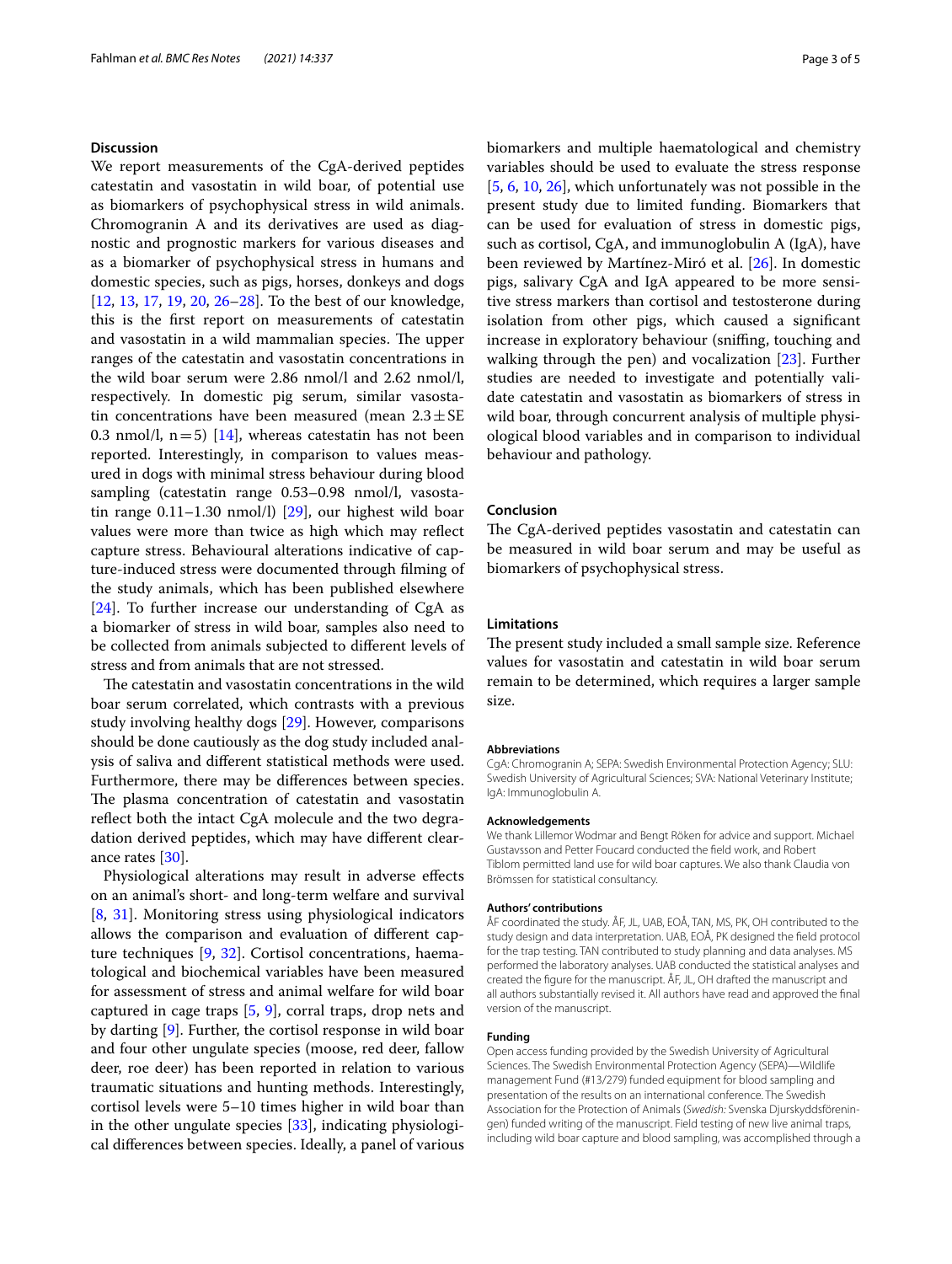contract between SEPA and the Swedish University of Agricultural Sciences to Petter Kjellander (Contract no NV-04004-14).

#### **Availability of data and materials**

The datasets analysed during the current study are available from the corresponding author on reasonable request.

#### **Declarations**

#### **Ethics approval and consent to participate**

All applicable international, national, and/or institutional guidelines for the care and use of animals were followed. Approval to test traps by capture of free-ranging wild boar was given by the Ethical Committee on Animal Research, Uppsala, Sweden (C122/13).

#### **Consent for publication**

Not applicable.

#### **Competing interests**

The authors declare that they have no competing interests.

#### **Author details**

<sup>1</sup> SLU Swedish Biodiversity Centre, Department of Urban and Rural Development, Swedish University of Agricultural Sciences (SLU), 750 07 Uppsala, Sweden. <sup>2</sup> Department of Animal Environment and Health, SLU, 750 07 Uppsala, Sweden. <sup>3</sup> Grimsö Wildlife Research Station, Department of Ecology, SLU, 739 93 Riddarhyttan, Sweden. <sup>4</sup> Department of Pathology and Wildlife Diseases, National Veterinary Institute, 751 89 Uppsala, Sweden. <sup>5</sup> Department of Organismal Biology, Genome Engineering Zebrafsh, SciLifeLab, Uppsala University, 752 36 Uppsala, Sweden. <sup>6</sup> Department of Medical Sciences, Uppsala University, 751 85 Uppsala, Sweden. <sup>7</sup> Department of Clinical Sciences, SLU, 750 07 Uppsala, Sweden.

## Received: 15 February 2021 Accepted: 16 August 2021

#### **References**

- <span id="page-3-0"></span>1. Schütz KE, Ågren E, Amundin M, Röken B, Palme R, Mörner T. Behavioral and physiological responses of trap-induced stress in European badgers. J Wildlife Manage. 2006;70(3):884–91.
- 2. Fahlman Å, Arnemo JM, Persson J, Segerström P, Nyman G. Capture and medetomidine-ketamine anesthesia of free-ranging wolverines (*Gulo gulo*). J Wildlife Dis. 2008;44(1):133–42.
- 3. Fahlman Å, Arnemo JM, Swenson JE, Pringle J, Brunberg S, Nyman G. Physiologic evaluation of capture and anesthesia with medetomidine– zolazepam–tiletamine in brown bears (*Ursus arctos*). J Zoo Wildlife Med. 2011;42(1):1–11.
- <span id="page-3-1"></span>4. Risling TE, Fahlman Å, Caulkett NA, Kutz S. Physiological and behavioural efects of hypoxemia in reindeer (*Rangifer tarandus*) immobilised with xylazine-etorphine. Anim Prod Sci. 2011;51(4):355–8.
- <span id="page-3-2"></span>5. Casas-Díaz E, Closa-Sebastià F, Marco I, Lavín S, Bach-Raich E, Cuenca R. Hematologic and biochemical reference intervals for wild boar (*Sus scrofa*) captured by cage trap. Vet Clin Pathol. 2015;44(2):215–22.
- <span id="page-3-3"></span>6. Cattet MRL, Christison K, Caulkett NA, Stenhouse GB. Physiologic responses of grizzly bears to diferent methods of capture. J Wildlife Dis. 2003;39(3):649–54.
- 7. White PJ, Kreeger TJ, Seal US, Tester JR. Pathological responses of red foxes to capture in box traps. J Wildlife Manage. 1991;55(1):75–80.
- <span id="page-3-24"></span>8. Cattet M, Boulanger J, Stenhouse G, Powell RA, Reynolds-Hogland MJ. An evaluation of long-term capture efects in Ursids: implications for wildlife welfare and research. J Mammal. 2008;89(4):973–90.
- <span id="page-3-4"></span>9. Torres-Blas I, Mentaberre G, Castillo-Contreras R, Fernández-Aguilar X, Conejero C, Valldeperes M, et al. Assessing methods to live-capture wild boars (*Sus scrofa*) in urban and peri-urban environments. Vet Rec. 2020;187(10):1–9.
- <span id="page-3-5"></span>10. Barasona J, López-Olvera J, Beltrán-Beck B, Gortázar C, Vicente J. Trapefectiveness and response to tiletamine-zolazepam and medetomidine

anaesthesia in Eurasian wild boar captured with cage and corral traps. BMC Vet Res. 2013;9(1):1–11.

- <span id="page-3-6"></span>11. Hjemdahl P. Physiological aspects on catecholamine sampling. Life Sci. 1987;41(7):841–4.
- <span id="page-3-7"></span>12. Taupenot L, Harper KL, O'Connor DT. The chromogranin-secretogranin family. N Engl J Med. 2003;348(12):1134–49.
- <span id="page-3-8"></span>13. D'Amico MA, Ghinassi B, Izzicupo P, Manzoli L, Di Baldassarre A. Biological function and clinical relevance of chromogranin A and derived peptides. Endocr Connect. 2014;3(2):R45-54.
- <span id="page-3-9"></span>14. Stridsberg M, Angeletti RH, Helle KB. Characterisation of N-terminal chromogranin A and chromogranin B in mammals by region-specifc radioimmunoassays and chromatographic separation methods. J Endocrinol. 2000;165(3):703–14.
- <span id="page-3-11"></span>15. Escribano D, Soler L, Gutiérrez AM, Martínez-Subiela S, Cerón JJ. Measurement of chromogranin A in porcine saliva: validation of a timeresolved immunofuorometric assay and evaluation of its application as a marker of acute stress. Animal. 2013;7(4):640–7.
- 16. Höglund OV, Hagman R, Stridsberg M. Chromogranin A and cortisol at intraoperative repeated noxious stimuli: surgical stress in a dog model. SAGE Open Med. 2015;3:1–6.
- <span id="page-3-17"></span>17. Srithunyarat T, Höglund OV, Hagman R, Olsson U, Stridsberg M, Lagerstedt AS, et al. Catestatin, vasostatin, cortisol, temperature, heart rate, respiratory rate, scores of the short form of the Glasgow composite measure pain scale and visual analog scale for stress and pain behavior in dogs before and after ovariohysterectomy. BMC Res Notes. 2016;9(381):1–9.
- <span id="page-3-16"></span>18. Stridsberg M, Pettersson A, Hagman R, Westin C, Höglund O. Chromogranins can be measured in samples from cats and dogs. BMC Res Notes. 2014;7(336):1–4.
- <span id="page-3-18"></span>19. Dai F, Dalla Costa E, Cannas S, Heinzl EUL, Minero M, Mazzola SM. May salivary chromogranin A act as a physiological index of stress in transported donkeys? A pilot study. Animals. 2020;10(6):1–8.
- <span id="page-3-19"></span>20. Sato F, Ishida N, Hasegawa T, Katayama Y, Kanno T, Yanaihara N, et al. Expression of equine chromogranin A. In: Chromogranins - Functional and Clinical Aspects, Helle KB, Aunis D, editors. Boston, MA: Springer; 2002. pp. 137–42.
- <span id="page-3-10"></span>21. Frydland M, Kousholt B, Larsen JR, Burnettr JC, Hilsted L, Hasenkam JM, et al. Increased N-terminal CgA in circulation associated with cardiac reperfusion in pigs. Biomark Med. 2013;7(6):959–67.
- <span id="page-3-12"></span>22. Ott S, Soler L, Moons CPH, Kashiha MA, Bahr C, Vandermeulen J, et al. Diferent stressors elicit diferent responses in the salivary biomarkers cortisol, haptoglobin, and chromogranin A in pigs. Res Vet Sci. 2014;97(1):124–8.
- <span id="page-3-13"></span>23. Escribano D, Gutiérrez AM, Tecles F, Cerón JJ. Changes in saliva biomarkers of stress and immunity in domestic pigs exposed to a psychosocial stressor. Res Vet Sci. 2015;102:38–44.
- <span id="page-3-14"></span>24. Fahlman Å, Lindsjö J, Norling TA, Kjellander P, Ågren EO, Bergvall UA. Wild boar behaviour during live-trap capture in a corral-style trap: implications for animal welfare. Acta Vet Scand. 2020;62(1):1–11.
- <span id="page-3-15"></span>25. SEPA: Regulations on Approval of Hunting Devices. In Swedish: Naturvårdsverkets föreskrifter om typgodkännande av fångstredskap. [http://](http://www.naturvardsverket.se/Documents/foreskrifter/nfs2013/nfs-2013-13.pdf) [www.naturvardsverket.se/Documents/foreskrifter/nfs2013/nfs-2013-](http://www.naturvardsverket.se/Documents/foreskrifter/nfs2013/nfs-2013-13.pdf) [13.pdf](http://www.naturvardsverket.se/Documents/foreskrifter/nfs2013/nfs-2013-13.pdf); 2013.
- <span id="page-3-20"></span>26. Martínez-Miró S, Tecles F, Ramón M, Escribano D, Hernández F, Madrid J, et al. Causes, consequences and biomarkers of stress in swine: an update. BMC Vet Res. 2016;12(171):1–9.
- 27. Srithunyarat T, Hagman R, Höglund OV, Stridsberg M, Olsson U, Hanson J, et al. Catestatin, vasostatin, cortisol, and pain assessments in dogs sufering from traumatic bone fractures. BMC Res Notes. 2017;10(129):1–10.
- <span id="page-3-21"></span>28. Lindahl AE, Low A, Stridsberg M, Sjöberg F, Ekselius L, Gerdin B. Plasma chromogranin A after severe burn trauma. Neuropeptides. 2013;47(3):207–12.
- <span id="page-3-22"></span>29. Srithunyarat T, Hagman R, Höglund OV, Olsson U, Stridsberg M, Jitpean S, et al. Catestatin and vasostatin concentrations in healthy dogs. Acta Vet Scand. 2017;59(1):1–8.
- <span id="page-3-23"></span>30. Jitpean S, Stridsberg M, Pettersson A, Höglund OV, Holst BS, Hagman R. Decreased plasma Chromogranin A361–372 (Catestatin) but not Chromogranin A17–38 (Vasostatin) in female dogs with bacterial uterine infection (pyometra). BMC Vet Res. 2015;11:14.